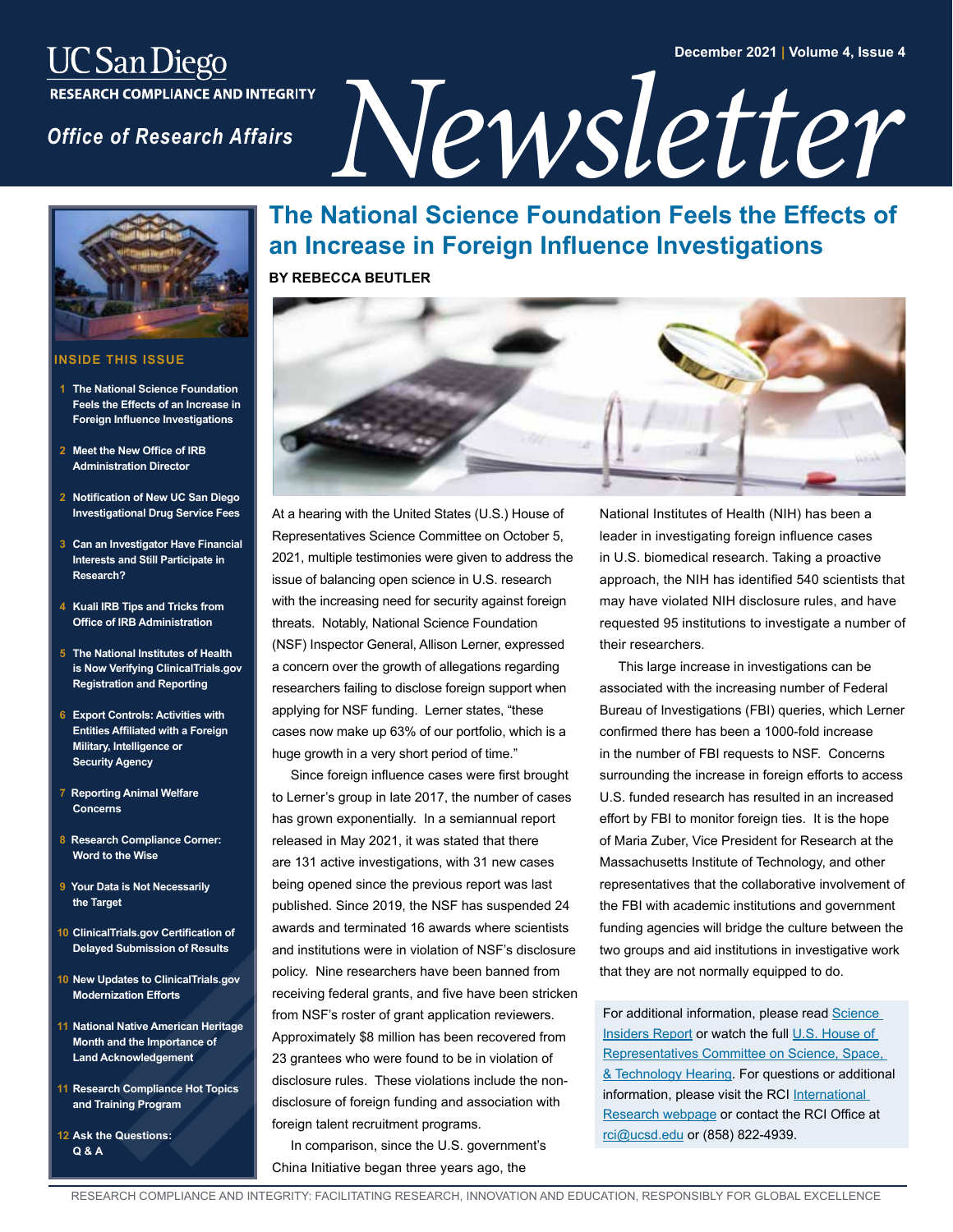## <span id="page-1-0"></span>**Meet the New Office of IRB Administration Director**



**Ben Mooso** Director for the Office of IRB Administration (OIA)

On November 1, 2021, Ben Mooso has assumed the role of Director for the Office of IRB Administration (OIA). Ben comes to UC San Diego from UC Davis where he had served as Associate Director of IRB Administration for the past three years. A California native who grew up in the Los Angeles area, Ben is a UC Davis graduate where he earned his bachelor's degree in Biochemistry and Molecular Biology. Immediately after attaining his degree Ben began his work in bench science studying prostate and bladder cancers and how the PI3K-Akt-mTOR pathway could be employed to treat them. Along the way, he earned his master's degree from California State University, Sacramento in Biological Science with an emphasis in Molecular and Cellular Biology. Ben then transitioned to working for the Veterans Affairs Medical Center IRB in Sacramento for a year before going back to UC Davis where he worked for the Emergency Medicine Department as a Research Compliance Analyst. Ben eventually transitioned to the UC Davis IRB as Associate Director where he led the office in adopting the Revised Common Rule, revising policies to be consistent with other offices around campus to reduce researcher burden, and new initiatives to increase inclusivity in human subjects research. Ben is excited to be joining the UC San Diego community and looks forward to working closely with the OIA team, researchers, and leadership in furthering the UC San Diego research mission.

Ben can be reached at [bmooso@ucsd.edu](mailto:bmooso%40ucsd.edu?subject=).

## **Notification of New UC San Diego Investigational Drug Service Fees**

**BY JI SUN**

**Please be aware that the Investigational Drug Service (IDS) has a new fee structure for 2022, which will become effective on January 1, 2022. This fee structure will be utilized by all five University of California IDS departments providing consistency among campuses. The new fees are based on current salaries, benefits and actual time required to perform given functions, and have been benchmarked against our peer institutions, to assure that they remain competitive. Studies that are already in progress, or for which we have already provided a budget estimate, will continue to be charged the old fees.** 

**For additional information, please refer to the new [IDS 2022 Fee Structure](https://pulse.ucsd.edu/departments/compliance/resources/research-resources/Research Related UCSD Departments/Pages/drug-services.aspx) on the Office of Compliance and Privacy intranet or [contact IDS](https://pulse.ucsd.edu/departments/compliance/resources/research-resources/Research Related UCSD Departments/Pages/drug-services.aspx) directly.**

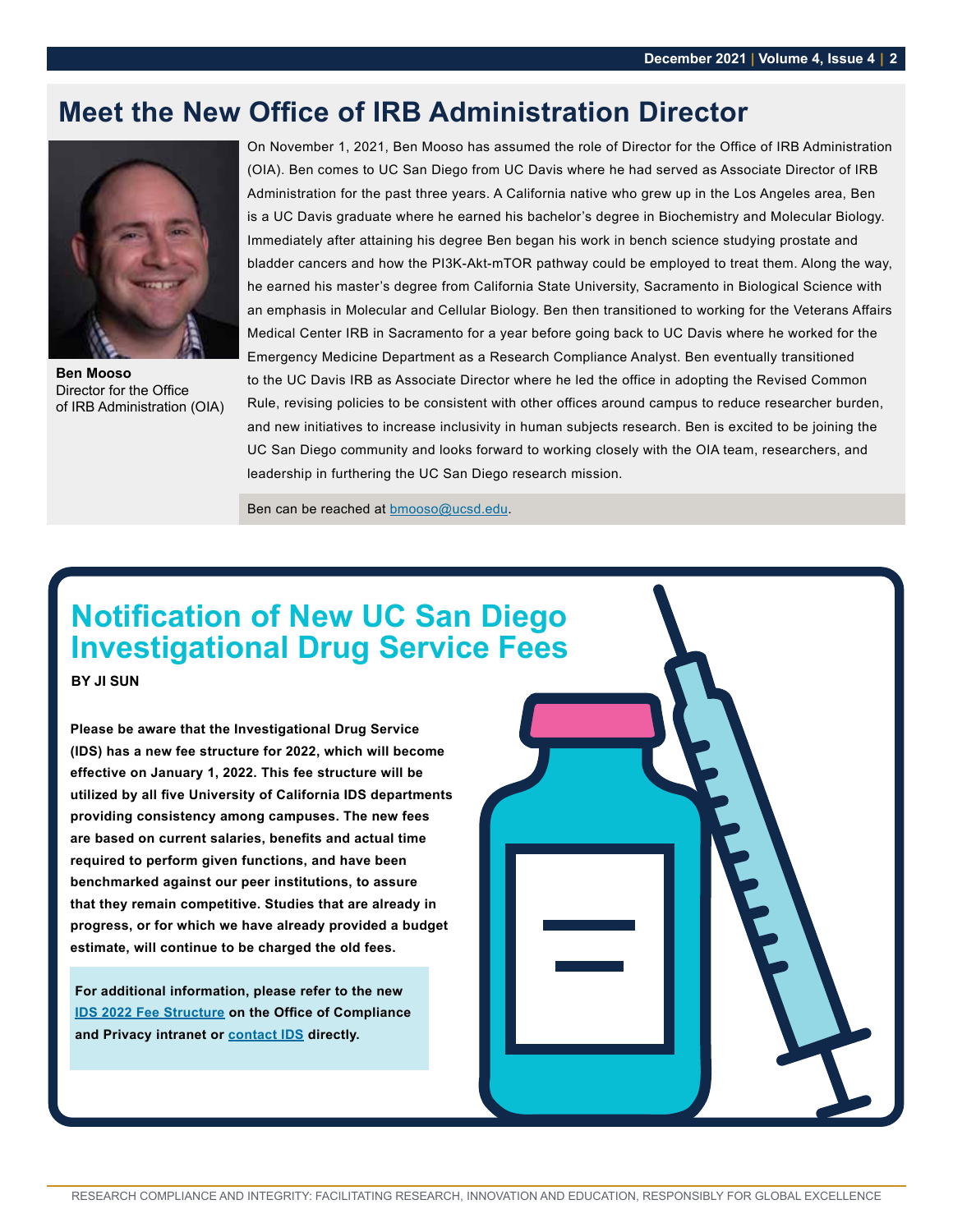## <span id="page-2-0"></span>**CAN AN INVESTIGATOR HAVE FINANCIAL INTERESTS AND STILL PARTICIPATE IN RESEARCH?**

#### **BY JENNIFER J. FORD**

A conflict of interest may occur when an opportunity arises for an investigator to influence University business decisions, for instance in a research project, which may result in personal financial gain and potentially compromising the integrity of research by the investigator with the financial interest.

#### **SOME OF THE MOST COMMON CONFLICT OF INTEREST ISSUES IDENTIFIED ARE:**

- ➢ [Consulting agreements](https://blink.ucsd.edu/_files/coi/IRC_MS_PCAs_ICAs.pdf) while also having basic research, gifts, services, clinical trials, or other human subject research
- ➢ Equity ownership in an investigator's start-up company
- ➢ Stock options in investigator's participation as a scientific advisory board member of a company
- $\triangleright$  Management positions in outside entities
- ➢ Visiting professor positions at foreign institutions
- ➢ Foreign travel with foreign institutions or companies
- ➢ Small business grants (SBIR/STTR) with investigators who are the inventor and/or founder



Having a financial interest is not automatically a conflict of interest. It is important to remember that some financial interests are of such a low value and/or limited duration that they do not meet the definition or threshold of disclosable financial interests.

#### **What Happens After an Investigator Discloses a Financial Interest?**

Once a financial disclosure is submitted to the Conflict of Interest Office (COI) office, the investigator's financial disclosure form is reviewed by the COI Office. The COI office must apply the applicable COI policies and regulations based on the investigator's specific University sponsored activity or other related activity, i.e., gifts, service, material transfer agreements, etc. Depending on the scope and nature of the disclosure and/or project, the conflict of interest may need to be reviewed by the [Independent Review Committee \(IRC\) on Conflict of Interest](https://blink.ucsd.edu/sponsor/coi/irc.html). The IRC is a committee of faculty members from disciplines all across the campus and functions as the principal advisory committee to the Chancellor for conflict of interest related to research and other related activities. The charge of the IRC is to review situations where a potential, perceived, or real conflict of interest exists by virtue of financial interest and determine whether these interests constitute significant conflicts of interest that must be eliminated, reduced, or managed before research support can be accepted. Depending on the funding agency of the research, the specifics of the investigator's interest(s), the conflict of interest may have to be reported by the COI office to the funding agency.

#### **THE IRC REVIEWS FOCUS ON THREE AREAS:**

- ➢ The actual or the appearance of a conflict of interest
- $\triangleright$  The risk for bias by the conflicted investigator
- $\triangleright$  The risk to the reputation of the conflicted investigators and the University

If the IRC determines that the research support may be accepted, they then also recommend to the Chancellor appropriate strategies for the management of any significant conflict of interest. The IRC applies management strategies that have evolved over time, based on their prior experience, and the appearance of new types of conflicts. The oversight role of the IRC endeavors to safeguard the interests of the University and individual researchers with conflict(s) and ensure compliance with state and federal government regulations and policies. With appropriate management, often research that may technically have a conflict of interest is permitted to proceed with management strategies.

The IRC's most common management strategies are disclosure in publications, presentations, to the research team, ensuring protection of students and postdoctoral scholar, and, if human subjects are involved, disclosure in the informed consent. Once the IRC has made their decisions, the COI Office informs the applicable institutional office to ensure funds are released to the investigator.

If you have questions or need additional information, please contact the COI Office at (858) 534-6465 or [info-coi@ucsd.edu](mailto:info-coi%40ucsd.edu?subject=).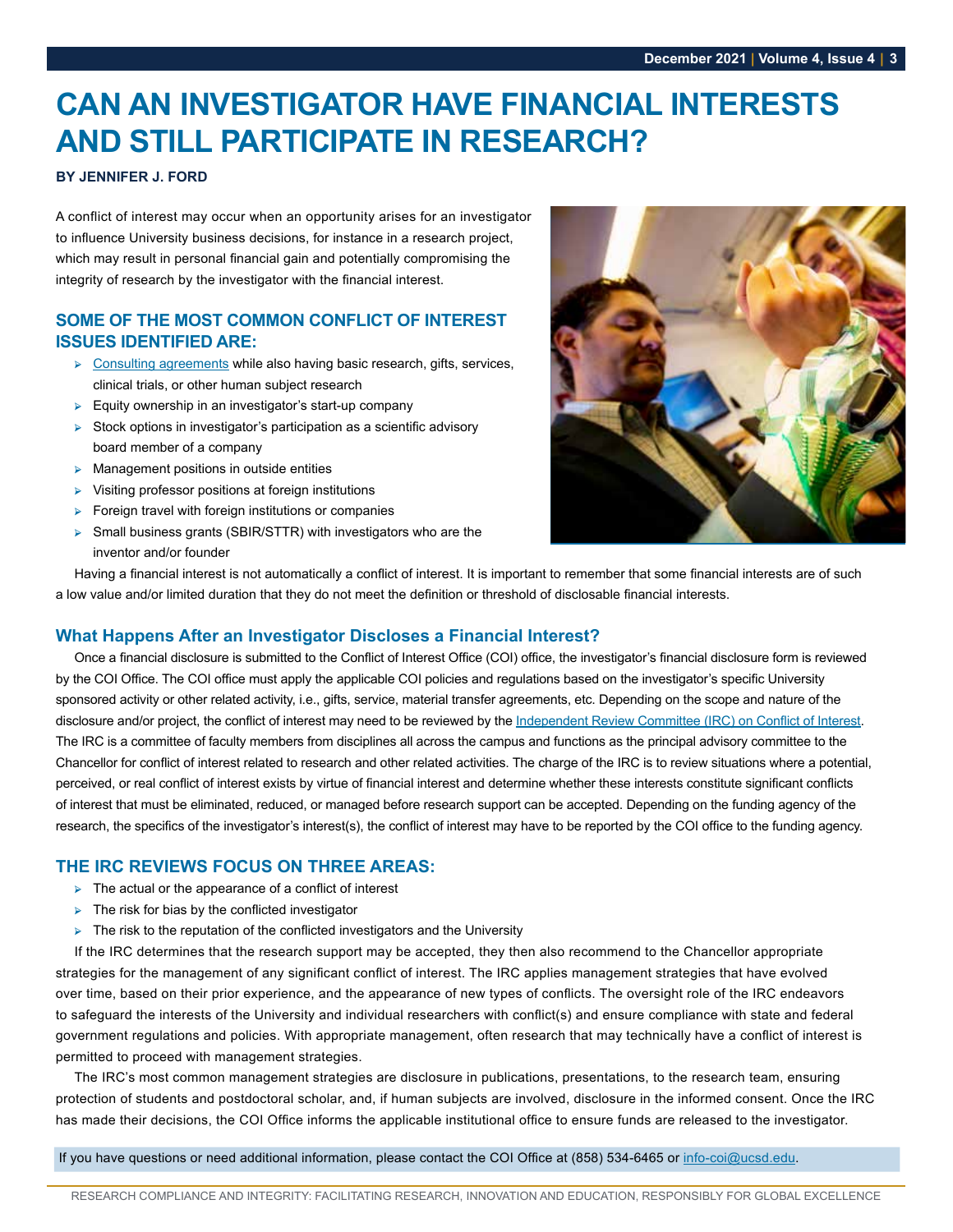## <span id="page-3-0"></span>**KUALI IRB TIPS AND TRICKS FROM OFFICE OF IRB ADMINISTRATION**

#### **BY BEN MOOSO**

With the implementation of Kuali IRB in July of this year, a lot has changed in how our researchers interact with the IRB. We have been developing Knowledge Base Articles (KBAs) to address many of these changes so that researchers have access to this information day or night without having to contact the Office of IRB Administration (OIA). The KBAs can be found [here](https://support.ucsd.edu/research?id=kb_category&kb_category=6a80ba0a1b99f01048e9cae5604bcb52&kb_id=e8c95c82dbfd0450008c9837db9619c1). We regularly edit or add KBAs based on the feedback and questions from the research community. Below are some of the common questions OIA has received with the answers and references to more information.

#### **1. When will I receive the IRB stamped documents? Where can I find the IRB stamped documents?**

The Kuali system automatically applies a stamp to the PDF versions of the Informed Consent Form (ICF), assent forms and recruitment materials when a new study, amendment, or renewal is approved. As such, there will not be a separate email from OIA or Kuali that contains the stamped documents. To ensure that the ICF is stamped, please be sure that the clean version is uploaded as a PDF and that its attachment type in Kuali is listed as "Informed Consent/Parental Permission" or "Recruitment Materials." Once the submission is approved in Kuali, the stamped document can be found by navigating to the "Supporting Information" section of the study application and clicking on the document to download it. For more information on this topic, please see our KBA [here](https://support.ucsd.edu/research?id=kb_article_view&sysparm_article=KB0033732&sys_kb_id=267a3d521b3f30d4b8d255b5604bcbb1).

#### **2. How do I respond to IRB reviewers and/or action items?**

When a study is being reviewed, the reviewer(s) may have questions or changes in the form of action items. Once they have compiled their action items, they will return the submission to the study team to be addressed. Kuali will automatically generate an email notification when this happens. To review and respond to the action items, the study team should open the submission in

#### Supporting Information

Upload the following documents, as applicable

• Protocol (i.e., UCSD Research Protocol or Sponsor Master Protocol)

Kuali by logging in and clicking on the study title. Once open, a yellow circle with a number in it will appear in the menu on the left-hand side of the screen showing which sections have action items to be addressed. The study team can either click on any of the section headings in the left-hand menu or scroll through the application to get to these sections. Each item in the application where there is an action item to respond to will have the words "Action Items" with a yellow circle with a number in it indicating that there is something for the study team to address. To open the action items, click on the words "Action Items" and the right-hand menu will open and display the action items to be addressed. When the study team is ready to reply to an action item, click on the "reply" link in the action item to enter a comment. For more information on this topic, please see our KBA [here](https://support.ucsd.edu/research?id=kb_article_view&sys_kb_id=710bfc1e1b52b850b8d255b5604bcb13).

#### **3. When should I replace a document in Kuali versus uploading a new document?**

When amending documents in the "Supporting Information" section of the Kuali application, the study team has the option to either click the "+ Add Line" button at the top of the table showing all of the current supporting documents or click the "Replace" button that appears for each document (see the red boxes in the screenshot below). The study team should only use the "+ Add Line" button when uploading a new document that will be going to the IRB for the first time. The study team should always use the "Replace" button when they're uploading a new version of a document that has already been uploaded into Kuali.

#### **4. I need help getting access to Kuali IRB. How do I get help?**

Access to Kuali IRB requires access to the University's Business Systems. Getting this access depends on who needs the access and their role in relation to UC San Diego. T[here](https://support.ucsd.edu/research?id=kb_category&kb_category=d1833dc01b29b81048e9cae5604bcbef&kb_id=e8c95c82dbfd0450008c9837db9619c1) are several KBAs here which explain how to get Business

| • Investigators Brochure/Drug Package Insert<br>• Device Instructions<br>Data and Safety Monitoring Plan, if separate from Protocol<br>• Consent/Assent Forms<br>• Non-standardized assessments<br>Site-Specific Recuritment Materials |          |                          |     | <b>O</b> Columns                                        | $+$ Add Line |
|----------------------------------------------------------------------------------------------------------------------------------------------------------------------------------------------------------------------------------------|----------|--------------------------|-----|---------------------------------------------------------|--------------|
| SUPPORTING DOCUMENT                                                                                                                                                                                                                    | $=$      | ATTACHMENT TYPE          | $=$ | NAME/VVERSION                                           | $\equiv$     |
| IRB # 800935 Secondary-Use-Research Plan (9-10-21).pdf<br>Replace<br>lo<br>← View Attachment                                                                                                                                           | Protocol | $\overline{\phantom{a}}$ |     | IRB # 800935 Secondary-Use-Research Plan<br>$(9-10-21)$ |              |
| Signed_Cover Letter (9-10-21).pdf<br>← View Attachment<br>$\circ$<br>Replace                                                                                                                                                           |          | Other $\sim$             |     | Signed_Cover Letter (9-10-21)                           |              |
| $\sim$                                                                                                                                                                                                                                 |          |                          |     |                                                         | P.           |
|                                                                                                                                                                                                                                        |          |                          |     |                                                         |              |

#### **CONTINUED ON NEXT PAGE**

 $\bullet$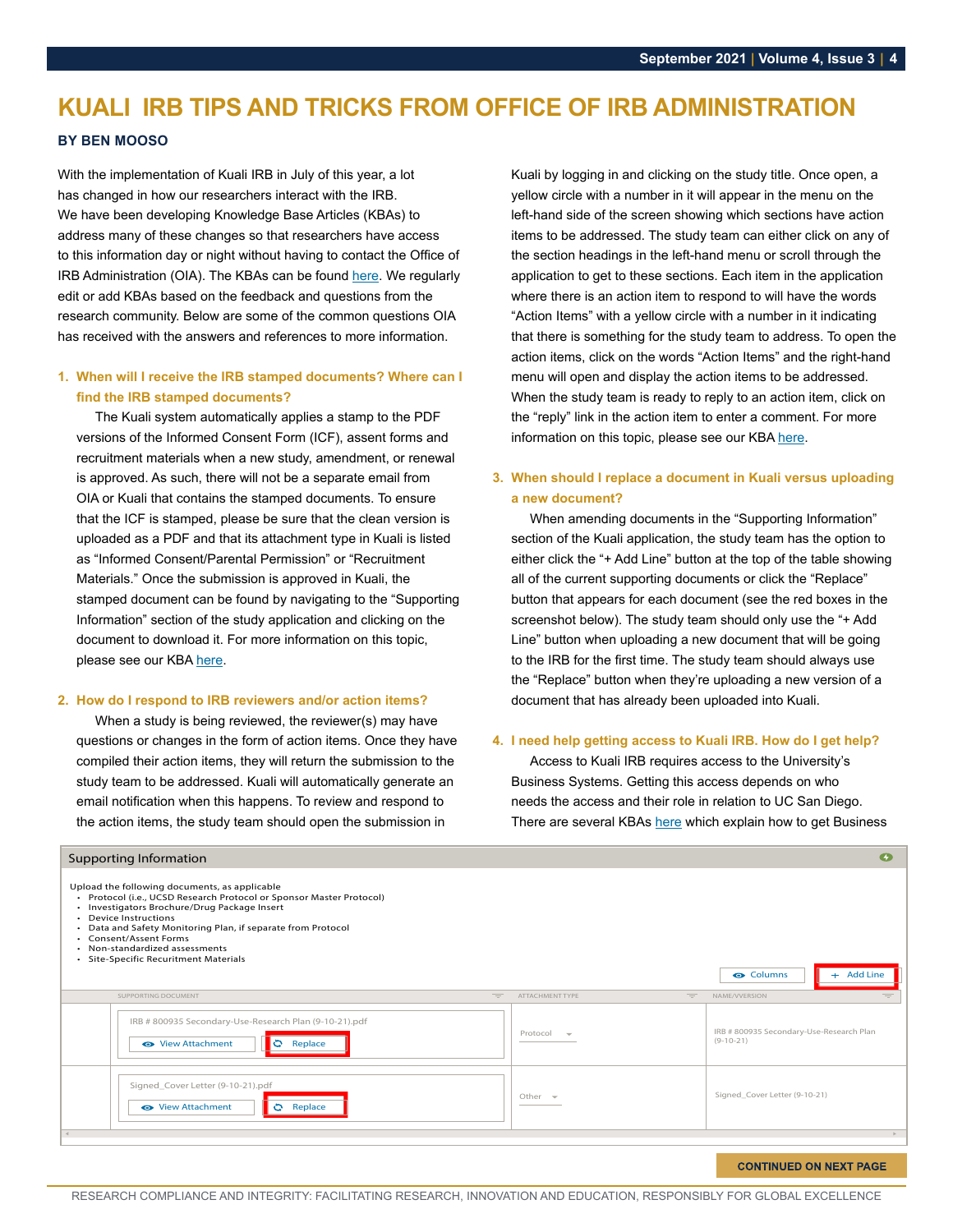#### <span id="page-4-0"></span> **CONTINUED FROM PREVIOUS PAGE**

Systems access. With rare exceptions, Kuali IRB access is intended only for faculty, staff or students of UC San Diego and/or Rady Children's.

#### **5. Why do I have to submit a transfer amendment when nothing is changing?**

The legacy e-IRB Services and Kuali IRB are vastly different systems and do not "talk" to one another. As such, prior to the Kuali IRB Go Live earlier this year, shell studies were created in Kuali IRB based on information in the legacy system at that time. These shell studies contained very basic information about studies (e.g. protocol number and study title) but much of the information could not be transferred due to technological issues. This means that every study which was in the legacy system and will continue past July 2022 has to go through the process of transferring that data. UC San Diego OIA determined the best way to do this was during renewal through the transfer amendment process. So why did we call it a transfer amendment? Like all systems, Kuali IRB has only a limited number of submission "types" for us to choose from. Given that limited selection, calling it a "transfer amendment" made the most sense. For more information about transfer amendments, please see our KBA [here](https://support.ucsd.edu/research?id=kb_article_view&sys_kb_id=74ffda7e1bfe3c1cb8d255b5604bcb22).

#### **6. How should I answer the question in Kuali IRB, "Will identifiable information transmitted over the internet be encrypted?"**

This question is located in the "Privacy/Confidentiality" section of the Kuali application and can be confusing as it comes right after several questions about Protected Health Information (PHI).

The IRB asks several questions related to the topic of Privacy and Confidentiality in this section to determine the study's risk level, the level of review that is required, and ultimately whether privacy and confidentiality provisions of the various regulations, laws, and policies, as applicable, are met. In thinking about this question, it is important to remember that "identifiable information" means more than just PHI. "Identifiable Information" which is sometimes also referred to as "Personally Identifiable Information (PII)" is any information for which a person's identity is readily identifiable. This could be a survey with someone's name or email address in it, the video recording of an interview, or a PHI dataset that contains any of the 18 HIPAA identifiers. In thinking about how to answer this question, think about all the data that will be transmitted over the internet. If any of it will be identifiable, then the answer should probably be "yes" and the study team will need to take measures to ensure this is the case. If the answer is "no", there should be a reasonable justification for why (e.g. the data, should confidentiality be compromised, do not pose any risk to the subject's reputation, employability, legal standing, mental or physical well-being, etc.). On the other hand, if no data will be transmitted over the internet or all the data will be transmitted in a format without identifiers, then the study team can select the option for "Not applicable."

While these are some of the common issues and questions OIA is receiving, additional information is available through our [KBAs](https://support.ucsd.edu/research?id=kb_category&kb_category=6a80ba0a1b99f01048e9cae5604bcb52&kb_id=e8c95c82dbfd0450008c9837db9619c1). As always, please contact the OIA anytime at [irb@health.ucsd.](mailto:irb%40health.ucsd.edu?subject=) [edu](mailto:irb%40health.ucsd.edu?subject=) with any questions.

## **The National Institutes of Health is Now Verifying ClinicalTrials.gov Registration and Reporting**

#### **BY DIANA D. KIM**

All National Institutes of Health (NIH) funded clinical trials are required to be registered and have the results submitted on [ClinicalTrials.gov](https://clinicaltrials.gov/) per the ["NIH Policy on Dissemination of NIH-Funded Clinical Trial Information](https://grants.nih.gov/policy/clinical-trials/reporting/understanding/nih-policy.htm)." The system validation in the electronic Research Administration (eRA) Human Subjects System (HSS) will result in an error for grant recipients upon submission of a Research Performance Progress Report (RPPR) when the clinical trial registration and/or results reporting are overdue.

- ► **Registration:** Grant recipients will receive a warning if they are not in compliance at 21 days after the enrollment of the first study participant. An error is then generated if the clinical trial registration is more than 30 days past this date. The registration error for RPPR is resolved when the trial is registered on ClinicalTrials.gov and the ClinicalTrials.gov identifier (NCT#) or the ClinicalTrials.gov registration receipt is submitted on the Human Subjects Clinical Trial Information (HSCT) form.
- ► **Results reporting:** Grant recipients receive an error if the results are overdue by more than 12 months after the clinical trial's actual primary completion date. The results reporting error is resolved when results are submitted on ClinicalTrials.gov or by providing a ClinicalTrials.gov receipt for either a "Good Cause Extension" request or a "Certification of Delayed Submission of Results Information" on the HSCT form.

Grant recipients will receive an error at the time of RPPR submission, and the award will be prevented if the requirements are not met at the time the award per [NOD-OD-22-008.](https://grants.nih.gov/grants/guide/notice-files/NOT-OD-22-008.html) For additional information regarding ClinicalTrials.gov, please visit the Research Compliance and Integrity [ClinicalTrials.gov webpage](https://blink.ucsd.edu/sponsor/rci/clinical-trials.html) or contact RCI at [ctgov@ucsd.edu](mailto:ctgov%40ucsd.edu?subject=).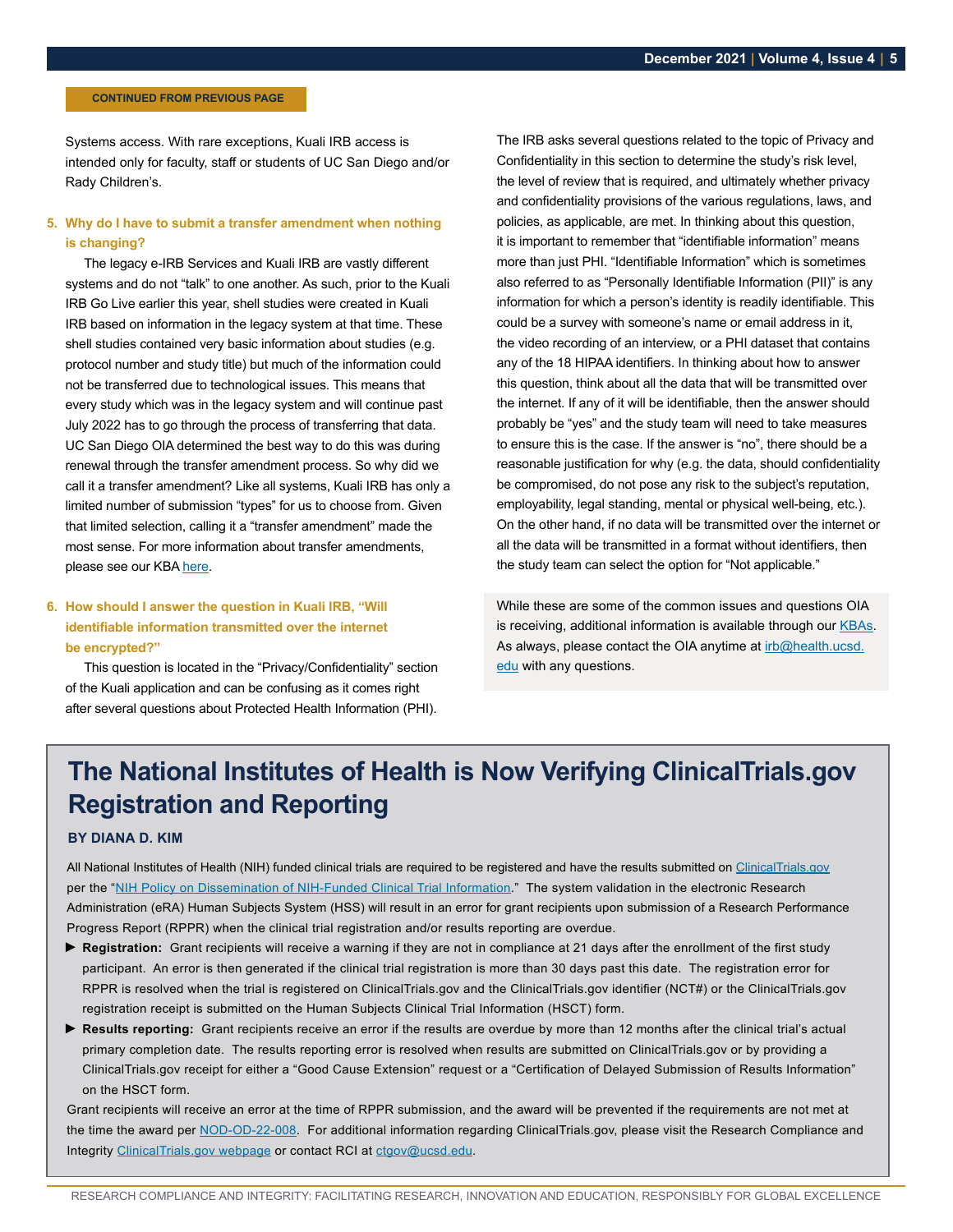## <span id="page-5-0"></span>**EXPORT CONTROLS: Activities with Entities Affiliated with a Foreign Military, Intelligence or Security Agency**

#### **BY MICHAEL J. MILLER**

Engagement with entities affiliated with a foreign military, intelligence or security agency require compliance with United States (U.S.) export control laws and regulations. Many such entities are enumerated in [15 CFR Part 744](https://www.bis.doc.gov/index.php/documents/regulations-docs/2343-part-744-control-policy-end-user-and-end-use-based-2/file) of the Export Administration Regulations (EAR) as either a denied or unverified entity. However, there are other entities not included in Part 744 that participate in militarycivil fusion (MCF) programs that integrate military and civilian research and development efforts into higher education system. The [China Defence Universities Tracker](https://unitracker.aspi.org.au/) is a database of Chinese institutions engaged in military or security-related science and technology research as part of MCF (hereafter called "Unitracker" entities). Engagement with a Unitracker entity or person is not always problematic so long as the activities comply with U.S. export control laws and regulations.

U.S. researchers hosting scholars or engaging in research collaboration affiliated with Unitracker entities must consider the following:

#### **1. Is the entity you are collaborating enumerated on both the Unitracker and Part 744 List?**

Unitracker entities also enumerated on either the Denied Entity or Unverified List require compliance with Export Administration Regulations, which are more-strict for these entities. Denied entity or Unverified List parties are prohibited from receiving some or all items subject to the EAR without a license, which includes "technology" defined as "Information necessary for the "development," "production," "use," operation, installation, maintenance, repair, overhaul, or refurbishing (or other terms specified in Export Control Classification Numbers (ECCNs) on the Commerce Control List (CCL) that control "technology") of an item." This impacts certain visiting scholar activities, in addition to operation of certain research equipment. These parties present a greater risk for diversion of weapons of mass

destruction programs, terrorism, or other activities contrary to U.S. national security or foreign policy interests.

**2. Is the entity you are collaborating a Military end-use or End-Users? (or) Does the entity support a Military end-use or End-Users?**

Activities that directly support [entities](https://www.bis.doc.gov/index.php/documents/regulations-docs/2714-supplement-no-7-to-part-744-military-end-user-meu-list/file)  [enumerated on Supplement No. 7 to Part 744](https://www.bis.doc.gov/index.php/documents/regulations-docs/2714-supplement-no-7-to-part-744-military-end-user-meu-list/file)  [- Military End-User List](https://www.bis.doc.gov/index.php/documents/regulations-docs/2714-supplement-no-7-to-part-744-military-end-user-meu-list/file) or military end-uses, or in any way support an entity that collaborates with the Chinese, Russian or Venezuelan Military, or supports entities supporting the Military-civil fusion integration require a license prior to export, deemed-export, or the release of specific technology, including release to foreign visitor researchers in the U.S. There are also restrictions and a few named entities listed in [15 CFR 744.22](https://www.ecfr.gov/cgi-bin/text-idx?SID=dd221be9fc6947d68faa3e6c4605c67b&mc=true&node=se15.2.744_122&rgn=div8) that restrict exports for particular military-intelligence end uses or end users in Burma, China, Cuba, Iran, North Korea, Russia, Syria, and Venezuela.

**► Research Participation:** Allowable research activities are limited to "Fundamental Research" as defined in [15 CFR 734.8,](https://www.bis.doc.gov/index.php/documents/regulations-docs/2382-part-734-scope-of-the-export-administration-regulations-1/file) which are free of access, dissemination, publication, or foreign participation restrictions. Fundamental research is distinguished from other research by the ability to publish research results.

**► Equipment Use:** Unitracker foreign visitors are permitted to operate research equipment to the extent a license is not required but must not receive training or instruction on the methods and procedures or access to technical information required to install, maintain, repair, overhaul or refurbish the equipment. The visitor cannot access export-controlled items or equipment. The visitor is only permitted access to publicly available items, technology (i.e., information, technical data), and software.

#### **"Engagement with a Unitracker entity or person is not always problematic so long as the activities comply with U.S. export control laws and regulations."**

#### **3. Do you participate in proprietary, export controlled or sensitive research?**

Unitracker entities actively pursue research engagement with persons at U.S. universities and have been identified worldwide diverting research, technology, and items. Researchers with access to proprietary information, such as that provided by a sponsor in furtherance of a nondisclosure agreement, are cautioned against the release of proprietary technology to scholars with an affiliation with a Unitracker entity as they are not permitted to access proprietary information or materials, or engage in export-controlled or sensitive research. Attempts to engage in such activities must be reported to the Export Control Office.

U.S. researchers hosting scholars or engaging in research collaboration affiliated with Unitracker entities must consider the following required security measures for visitors affiliated with a Unitracker entity: CONTINUED ON NEXT PAGE

**►Non-Sponsored Research Activities:** Unitracker foreign visitors seeking to augment domestic activities (e.g., using UC San Diego resources to perform foreign research on U.S. soil) may be unallowable depending on various factors. Please contact the Export Control Office before facilitating Unitracker service requests.

**► Information Access:** Information access must be limited to publicly available items, technology (i.e., technology or technical data), and open-source software. Transfer of export-controlled or proprietary items, technology, or software is not permitted. Unitracker access to the UC San Diego Library and Blink, and services provided by UC San Diego to students and guests are allowable so long as the UC San Diego system contains only publicly available information or technology.

**► International Exports and Shipments:** The visitor is NOT permitted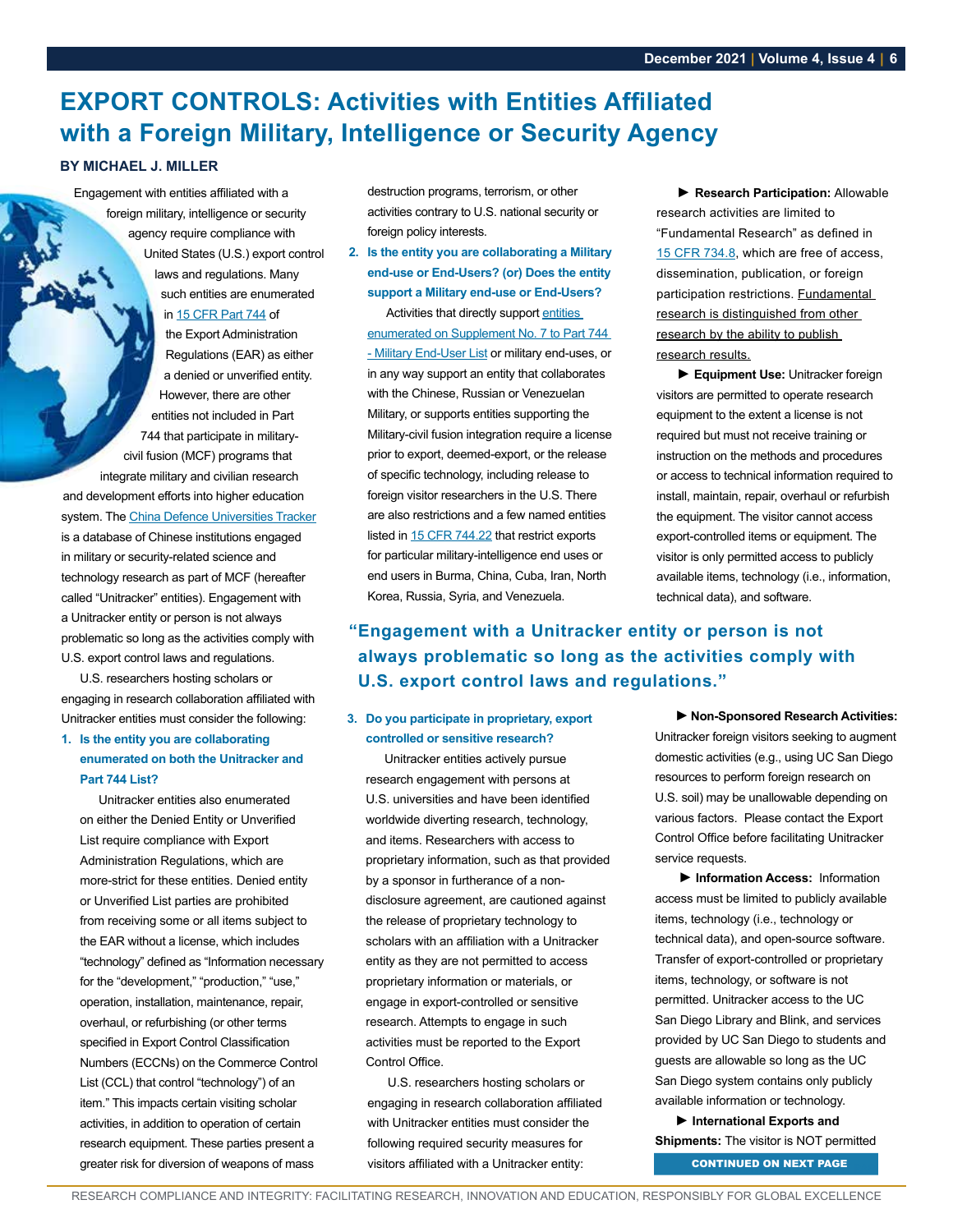#### <span id="page-6-0"></span>CONTINUED FROM PREVIOUS PAGE

to take or return to their home country with ANY University-owned items, non-public technology, or software without a U.S. Government-approved export license.

**► Imports:** Imports of items or information into the United States for the visitor may require a U.S. Government approved import license.

**► Access Prohibited to UC San Diego Research Data that has not been Publicly Released:** Research data is the property of UC San Diego. The Principal Investigator is the steward of research data owned by the University and any other data acquired or used during research. Please visit the UC [San Diego's Guidelines on Access and](https://blink.ucsd.edu/research/policies-compliance-ethics/guidelines.html)  [Management of Research Data](https://blink.ucsd.edu/research/policies-compliance-ethics/guidelines.html) for a complete description of UC San Diego's Guidelines on access and management of research data. The visitor may not be furnished with information technology

accounts that facilitate access to UC San Diego research data.

**► Tangible Research Materials:**  Unitracker visitors do not retain ownership of research data or tangible research materials. When a visitor departs UC San Diego, tangible research materials shall remain at the University. Subject to any third-party restrictions, tangible research materials may only be transferred with the approval of the Vice Chancellor for Research, generally under a Material Transfer Agreement (MTA) between the University, the Principal Investigator, and the home institution or employer of the visitor.

**► Research Data (that is not a Tangible Research Material):** Except in the case of tangible research material, the visitor may export self-generated research data produced at UC San Diego only when the data is released into the public

domain or is otherwise not subject to export control license requirements.

**► Foreign Component Reporting:** Investigators with federally funded research may be required to report foreign affiliations, visitors, foreign participation, and participation in foreign-funded activities.

**► Violations:** Faculty, students, scholars, staff, and visitors must take steps to ensure they do not violate export control regulations or economic sanctions. Consequences can be severe and include both civil and criminal penalties for the individual and University, up to \$1 million per violation, and may face imprisonment for criminal cases.

If you have questions, need assistance, or suspect a violation has occurred, please contact the UC San Diego Export Control Office at 858-246-3300, [export@ucsd.edu](mailto:export%40ucsd.edu?subject=).

## **REPORTING ANIMAL WELFARE CONCERNS**

#### **BY THE IACUC OFFICE**

The privilege to use live animals for the advancement of science and medicine carries with it the responsibility to follow all applicable laws, policies and procedures concerning animal welfare. UC San Diego is committed to the humane treatment of all animals used in research and teaching. All Principal Investigators (PIs) who use live animals for research or teaching must assure that their lab will adhere to the animal use protocol approved by the Institutional Animal Care and Use Committee (IACUC). The UC San Diego IACUC oversees the University's animal care and use program and is responsible for reviewing all animal use protocols, ensuring compliance with federal regulations, inspecting animal facilities and laboratories, overseeing training and educational programs, and investigating animal welfare concerns.

Federal law and Public Health Service (PHS) Policy require the IACUC to investigate all reports of animal welfare concerns, that reports can be made anonymously and that there will be protection from reprisal or discrimination. Anyone who is aware of potential violations to animal care and use regulations or who observes misuse or mistreatment of animals is strongly encouraged to report their concerns. Reports can be made by phone, email, campus or postal mail. Reports can also be made through the UC San Diego [Whistleblower hotline](https://blink.ucsd.edu/HR/supervising/resources/hotline.html) at (877) 319-0265.

The IACUC encourages anyone with an animal welfare concern to first address their concern with their supervisor. If discussing the concern with their supervisor is not possible or not successful, the IACUC should be contacted through one of the methods listed at the end of this article. Reports should contain as much information as possible so the IACUC can adequately investigate the concern. Details such as the time, date, and place of the event of concern, names of people involved, the species and number of animals affected, and any other details that may help the IACUC investigate, should be included in the report. Reports can be made anonymously by withholding the name of the reporting party or by requesting anonymity in the report.

Posters that outline the UC San Diego policy on Reporting Animal Concerns are posted at the entrance to each animal facility and in animal use areas. Reports can be submitted to the IACUC Office at [iacuc@ucsd.edu](mailto:iacuc%40ucsd.edu?subject=), (858) 534-6069 or mail code 0071, or the UC San Diego Hotline at (877) 319-0265. For additional information, please see the following:

- [UC San Diego Institutional Animal Care and Use Committee \(IACUC\) Policy on Reporting Animal Concerns](http://blink.ucsd.edu/_files/sponsor-tab/iacuc/Policy 1 Concerns.pdf)
- [Reporting Animal Care and Use Concerns](http://blink.ucsd.edu/sponsor/iacuc/reporting.html)
- [UCSD Hotline Information](https://blink.ucsd.edu/HR/supervising/resources/hotline.html)

For questions, please contact the IACUC Office at **iacuc@ucsd.edu** or (858) 534-6069.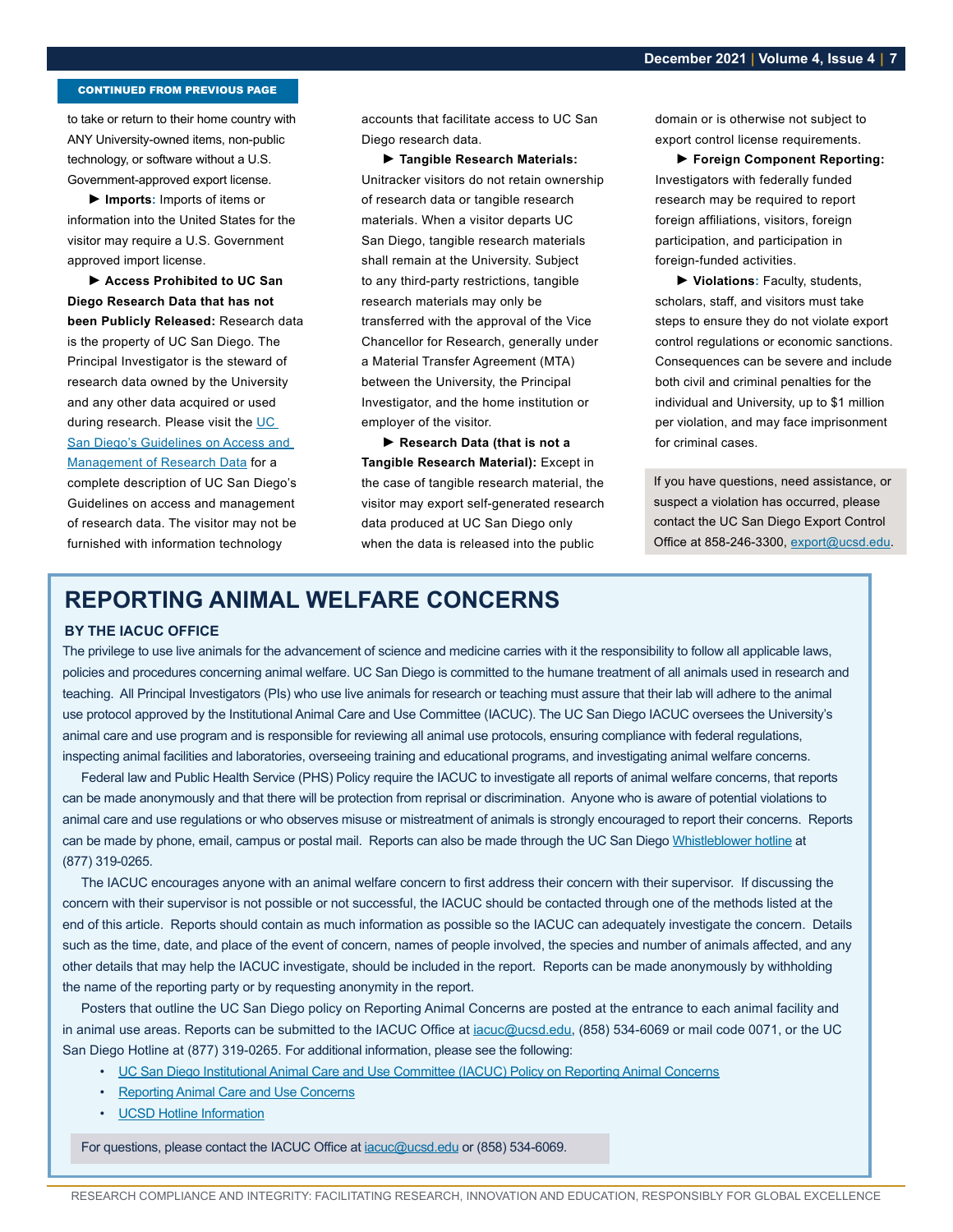\$800,000

## <span id="page-7-0"></span>RESEARCH COMPLIANCE CORNER: WORD TO THE WISE

A UNIVERSITY REPAYS NATIONAL SCIENCE FOUNDATION \$1.3M AND SUSPENDS RESEARCHER AFTER FINDINGS OF MISMANAGEMENT

The University of Texas at Austin (UT Austin) conducted an internal investigation involving a Principal Investigator (PI) with four National Science Foundation (NSF) awards after being notified of a potential misuse of federal funds. The investigation found that the PI failed to consistently verify and document participant eligibility and failed to consistently track and report participants to NSF. It was also found that the PI paid mentors using "participant support costs" and paid ineligible participants.

UT Austin agreed to repay the NSF \$1.3 million, which was the full amount of the four awards at issue. The PI was required to reimburse onethird of the misappropriated funds and appoint a Co-PI with fiduciary responsibilities for all his remaining grants. The actions against the PI included a letter of reprimand, a oneyear suspension without pay, a loss of endowment, reduction in compensation, ineligibility to serve as a PI on any new proposals for three years, and completion of research integrity training. For additional information, please read the [NSF Semiannual Report to](https://oig.nsf.gov/sites/default/files/reports/2021-10/NSF_OIG_SAR_64.pdf)  [Congress](https://oig.nsf.gov/sites/default/files/reports/2021-10/NSF_OIG_SAR_64.pdf).

THE UNIVERSITY OF WASHINGTON SETTLES WITH DEPARTMENT OF JUSTICE OVER ALLEGATIONS OF A FALSIFIED GRANT APPLICATION

The University of Washington (UW) will pay more than \$800,000 in settlement fees over falsification allegations made by the Department of Justice. According to the settlement agreement, allegations were made against Mehmet Sarikaya, a Professor at UW's Materials Science and Engineering Department, for misrepresenting the involvement of two researchers on National Science Foundation (NSF) grant documents. Following a whistleblower complaint regarding the work and personnel listed on the grant application, it was found that the two researchers did not participate in any work for the \$1.4 million grant.

"This is an expensive, but critical, lesson that researchers must accurately report who worked on a project, as well as the results from their research" said U.S. Attorney, Nicholas Brown. As a result of the misrepresentation, UW has agreed to pay \$400,000 in restitution and \$400,000 in penalties under the False Claims Act. UW has declined to comment on any disciplinary action for Sarikaya, but he remains a professor at the University. For more information, read the [Department of Justice](https://www.justice.gov/usao-wdwa/pr/doj-and-university-washington-resolve-claims-researcher-falsified-grant-application)  [announcement](https://www.justice.gov/usao-wdwa/pr/doj-and-university-washington-resolve-claims-researcher-falsified-grant-application).

#### AIR WAR COLLEGE PROFESSOR PLEADS GUILTY TO LYING ABOUT CHINESE TIES

Xiaoming Zhang, a civilian professor at the Air War College (AWC), Alabama, has pleaded guilty to making false statements to a federal agent. During his tenure at AWC, Zhang would travel to China on a regular basis for work-related purposes, for research and to visit family living there. While in China, Zhang developed a relationship with a known foreign official working with the Shanghai Municipal Government. Records indicate that Zhang met with the official in person on approximately six occasions and exchanged approximately 40 emails with him from December 2012 to January 2017. During this period, Zhang became aware that the official was using, or attempting to use, their relationship to gain access to sensitive information in Zhang's possession as well as to contact other potentially valuable individuals. Zhang failed to report the relationship with the foreign official and made multiple misleading or false statements to authorities to hide his relationship with the Chinese official. Zhang faces a maximum of five years in prison at sentencing. For more information, read the [Department](https://www.justice.gov/opa/pr/former-air-war-college-professor-pleads-guilty-making-false-statements-about-relationship)  [of Justice announcement](https://www.justice.gov/opa/pr/former-air-war-college-professor-pleads-guilty-making-false-statements-about-relationship).

ZON C.R.

PRISON TERM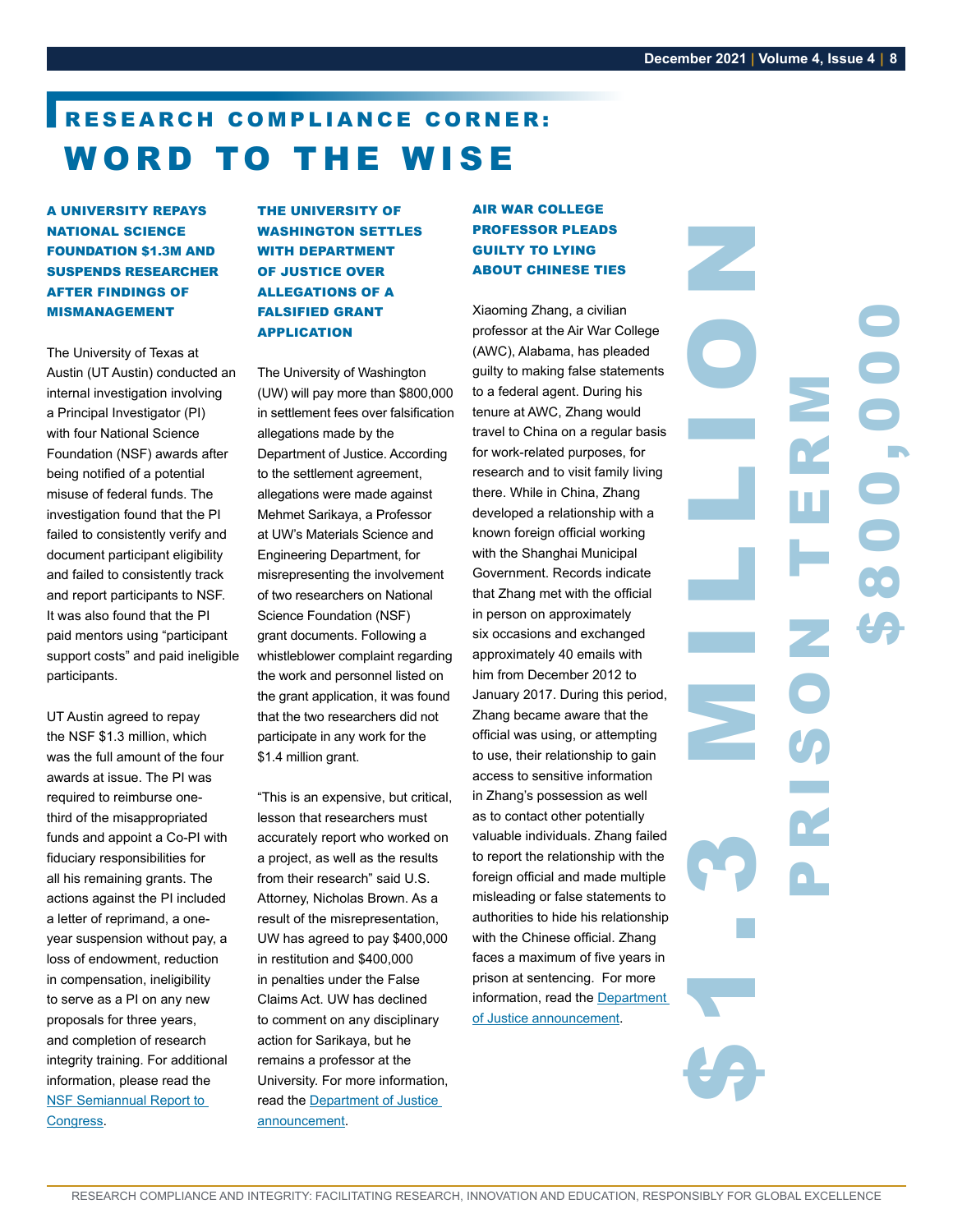## <span id="page-8-0"></span>**YOUR DATA IS NOT NECESSARILY THE TARGET**

#### **BY MICHAEL CORN**

Federal granting agencies have taken note of the explosion of cybersecurity attacks rocking higher education and health care. From [community colleges](https://www.thetelegraph.com/news/article/Lewis-Clark-remains-offline-after-cyber-attack-16657042.php), [major healthcare systems](https://www.hipaajournal.com/scripps-health-ransomware-attack-cost-113-million/), to large [research universities,](https://www.zdnet.com/article/michigan-state-university-hit-by-ransomware-gang/) ransomware in particular has shaken the [federal government](https://www.whitehouse.gov/briefing-room/statements-releases/2021/10/13/fact-sheet-ongoing-public-u-s-efforts-to-counter-ransomware/) and higher education with a threat that's not merely financial, but borders on existential. However, often I am approached by faculty and/or researchers who tell me they feel the concerns about ransomware are overblown for their research because, after all, like many research programs they use either public data or data not involving human subjects. Unfortunately, this incorrect belief is the result of a fundamental misunderstanding about the goals of a ransomware attack.

Ransomware is malicious software (aka malware) that converts all the files on a system into a format that requires a special password to access them. The files are generally not stolen, but held "hostage" until a ransom is paid, at which time the password may (or may not) be provided, allowing the researcher to restore the files to their original state. Most importantly, ransomware, unlike other forms of attack, is not an attempt to steal valuable data such as intellectual property or banking information, but rather to deny you access to something you hold valuable.

For the researcher, this can mean the inability to access any stored data, papers, analyses, regardless of format, preventing publications, grant proposals, and student theses for weeks at a time. Imagine the impact of not being able to do any work for an entire month in the middle of grant writing season. Adding insult to injury, it is also not uncommon that the password for accessing your files does not function, thus your data maybe permanently lost. Worse still, paying a ransom only encourages further ransomware attacks on you and other UC San Diego researchers.

UC San Diego, like every other university, sees daily ransomware attacks aimed at individual laptops and laboratories across the institution. The persistent threat of ransomware is one of the reasons all Federal funding agencies are adding expanded cybersecurity obligations to grants and contracts. Whether it is the [Department of Energy](https://www.federalregister.gov/documents/2021/11/24/2021-25669/request-for-information-on-does-cybersecurity-capability-maturity-model-c2m2-version-20-july-2021), [National Aeronautics and Space Ad](https://www.nasa.gov/content/controlled-unclassified-information)ministration, [Department of](https://www.acq.osd.mil/cmmc/)  [Defense](https://www.acq.osd.mil/cmmc/) or in Data Use/Sharing agreements with private firms, new and sometimes significant security provisions are now quite common.

In order to help the campus research community prepare for and respond to the cybersecurity risks, we strongly encourage researchers to engage with our Cybersecurity Certification for Research initiative (CCR), described at [assure.ucsd.edu](https://blink.ucsd.edu/technology/security/certification/index.html?). The CCR is a program that ensures the minimum set of highly effective security measures are in place in your research program, measures that significantly reduce the likelihood of ransomware and that greatly reduce the impact when it does occur.

A recording of a workshop on completing the program is available on the Research Compliance and Integrity Office [website](https://blink.ucsd.edu/sponsor/rci/research-compliance-hot-topics.html#October-20,-2021:-Cybersecurity). In addition, you can join our Research IT team for CCR office hours every Thursday from 1:00 to 2:00 p.m., on Zoom. See CCR Office [hours](https://collab.ucsd.edu/x/5o1gCQ) for additional information and Zoom details.

By receiving the CCR certification, the researcher's laboratory will be postured to easily meet some of the forthcoming security standards Federal agencies are releasing and the researcher can provide the CCR certification award letter with grant applications to help demonstrate cyber resilience in their research program to granting agencies.

For additional information or questions, please contact Michael Corn, Chief Information Security Officer, at mcorn@ucsd.edu.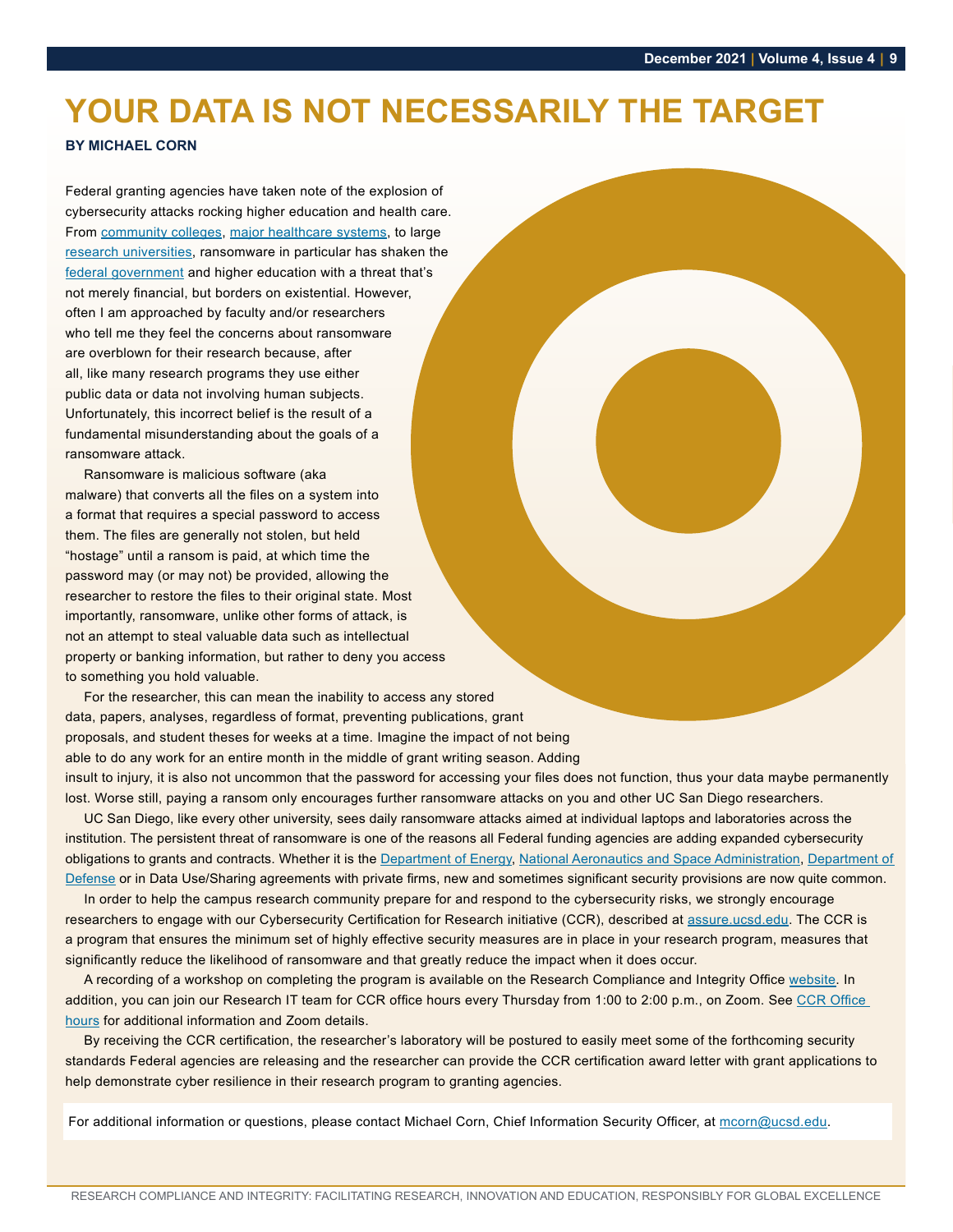#### <span id="page-9-0"></span>**CLINICALTRIALS.GOV CERTIFICATION OF DELAYED SUBMISSION OF RESULTS**

#### **BY DIANA D. KIM**

**For [Applicable Clinical Trials \(ACT\)](https://prsinfo.clinicaltrials.gov/ElaborationsOnDefinitions.pdf) that are subject to the [Final Rule](https://clinicaltrials.gov/ct2/manage-recs/fdaaa), the standard deadline for submission of results information is no later than one year after the primary completion date. Responsible parties can submit a "certification for delay" on the [Protocol Registration and Results System](https://register.clinicaltrials.gov/)** 

**[\(PRS\)](https://register.clinicaltrials.gov/) for a delay of up to two years from the date of the submission of a certification for delay, if either of the following apply:**

- **1. Certify Initial Approval: An unapproved, unlicensed, or uncleared product studied in the clinical trial is still under development by the manufacturer, or**
- **2. Certify New Use: Marketing approval will be sought within one year after the primary completion date of the trial for a new use of an approved, licensed, or cleared product that is being studied in the clinical trial.**

**A certification for delay must be submitted prior to the standard deadline for submission of results information (i.e., at least the day before), and it is considered late if it is submitted on or after the date of the standard submission deadline of results information. After ClinicalTrials.gov reviews the certification, the ACT's Results Expected Date is automatically assigned to be a maximum of two years from the date of the submission of the certification for delay.** 

**The Food and Drug Administration (FDA) and the National Institutes of Health (NIH) can take action against Responsible Parties if required results information is not submitted, inclusive of civil monetary penalties and/or not releasing remaining funding for a grant or funding for a future grant. Please see the [ClinicalTrials.gov](https://clinicaltrials.gov/ct2/manage-recs/faq#fr_43)  [Frequently Asked Questions \(FAQs\)](https://clinicaltrials.gov/ct2/manage-recs/faq#fr_43) and the Research Compliance and Integrity Office (RCI) factsheet on [Instructions for](https://blink.ucsd.edu/sponsor/rci/Factsheet-Instructions-for-Publishing-Results_2109132.pdf)  [Publishing Results and Adverse Events](https://blink.ucsd.edu/sponsor/rci/Factsheet-Instructions-for-Publishing-Results_2109132.pdf).** 

**For questions or additional information, please visit the RCI [ClinicalTrials.gov](https://blink.ucsd.edu/sponsor/rci/clinical-trials.html)  [website](https://blink.ucsd.edu/sponsor/rci/clinical-trials.html) or contact the RCI Office at [ctgov@ucsd.edu](mailto:ctgov%40ucsd.edu?subject=) or (858) 822-4939.**



## **NEW UPDATES TO CLINICALTRIALS.GOV MODERNIZATION EFFORTS**

#### **BY REBECCA BEUTLER**

**In August of 2019, the National Library of Medicine (NLM) initiated a modernization effort of [ClinicalTrials.gov](https://clinicaltrials.gov/) to improve the site functionality. With input from stakeholder engagement, product development, and infrastructure enhancements, the NLM has made progress in the modernization effort while still upholding the regulations set for researchers.** 

**The NLM working group had three main goals to reach with modernization:** 

- **1. Ensure that Clinical trial information is current, complete, and reliable,**
- **2. anyone can easily find and use information about clinical trials, and**
- **3. trial info, resources, and tools provide value to the research ecosystem all while minimizing the disruption to users of the current system.**

**To reach these goals while also ensuring that the current site is functional, the NLM has a timeline in which the beta site will be released in parallel to the current site. With feedback from users, features will then be added and improved until the beta site is made the primary site. These timelines and goals will be applicable to both the Protocol Registration and Results System (PRS) site and the public facing site.** 

**In late December 2021, the first beta release of the [ClinicalTrials.gov website](https://clinicaltrials.gov/) will introduce the following changes:**

- **o A new home page with a simple search with different underlying search technology**
- **o A search results page with filters to refine search results**
- **o A redefined study record page with an in-record navigation menu**
- **o Updated background information about ClinicalTrials.gov and clinical research studies**

**The next release for both the [PRS system](https://register.clinicaltrials.gov/prs/app/template/EditProtocol.vm?listmode=Edit&uid=U0004GXL&ts=245&sid=S0008Q7C&cx=dfjyv5) and public facing site is expected to include additional features based on user input. For more information on these modernization efforts, please review the [full report](https://www.nlm.nih.gov/od/bor/clinicaltrialswg/NLM_BOR_CTG_WG_Modernization_Update_Report.pdf?utm_medium=email&utm_source=govdelivery). Please note, with these modernization efforts, policies regarding registering and posting results on ClinicalTrials.gov are unchanged.**

**For any questions regarding ClinicalTrials.gov requirements, please visit the [website](https://blink.ucsd.edu/sponsor/rci/clinical-trials.html), or contact the RCI Office at [rci@ucsd.edu](mailto:rci%40ucsd.edu?subject=) or (858) 822-4939.**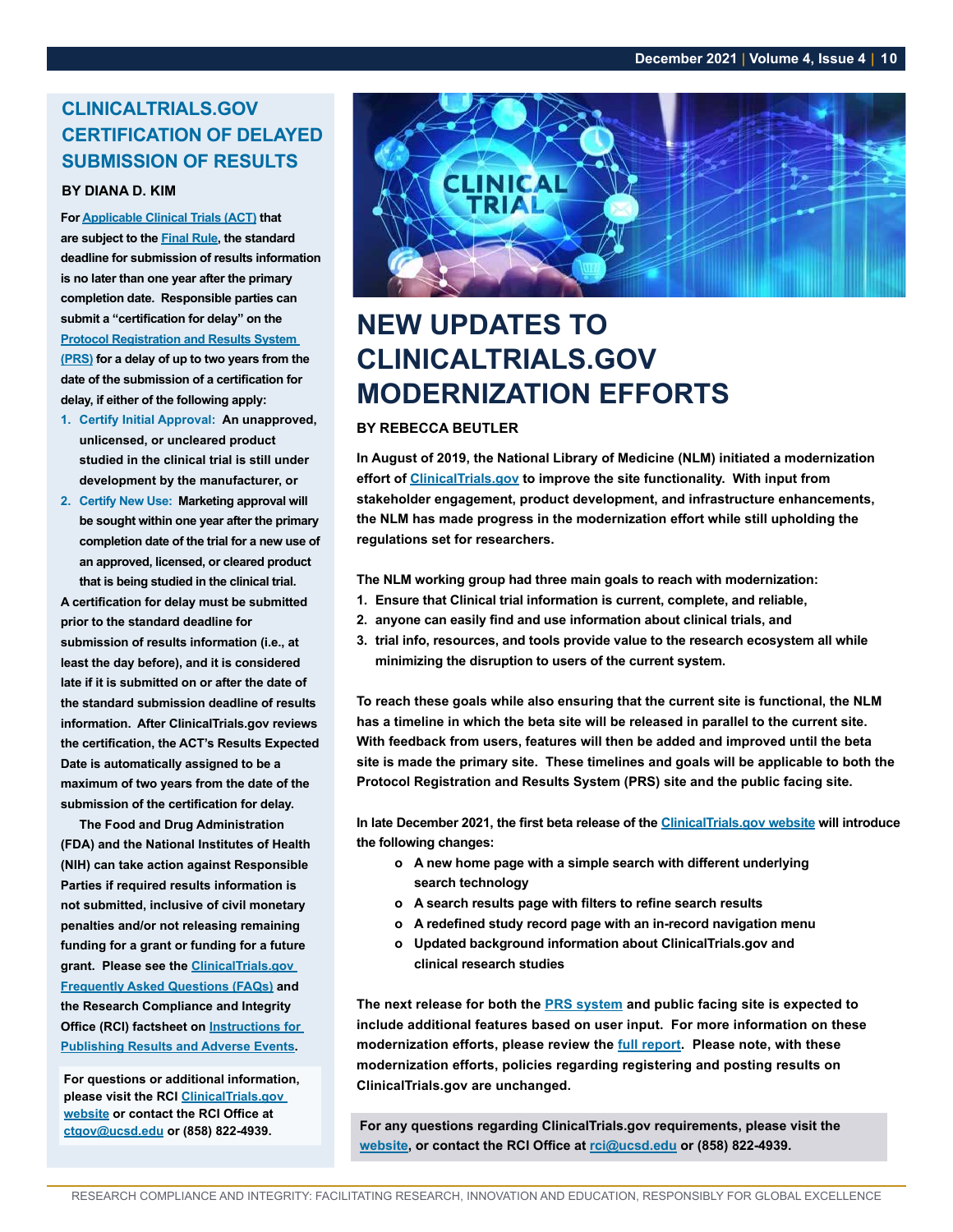## <span id="page-10-0"></span>**EDUCATION**

## **National Native American Heritage Month and the Importance of Land Acknowledgment**

#### **BY MADELEINE PALEY**

*Land Acknowledgment: The UC San Diego community holds great respect for the land and the original people of the area where our campus is located. The university is built on the un-ceded territory of the Kumeyaay Nation. Today, the Kumeyaay people continue to maintain their political sovereignty and cultural traditions as vital members of the San Diego community. We acknowledge their tremendous contributions to our region and thank them for their stewardship.*

November was National Native American Heritage Month. Beginning in 1990, this heritage month is a time to celebrate rich and diverse cultures, traditions, and histories and to acknowledge the important contributions of Native people. National Native American Heritage Month is also a time to educate the public about tribes and to raise a general awareness about the unique challenges Native people have faced both historically and in the present. To learn more about National Native American Heritage month, visit the [official government webpage](https://nativeamericanheritagemonth.gov/) and the [National Congress of](https://www.ncai.org/initiatives/native-american-heritage-month)  [American Indians webpage](https://www.ncai.org/initiatives/native-american-heritage-month). To learn more about the work being done at UC San Diego, visit the [Native American Heritage Month Blink page](https://blink.ucsd.edu/HR/policies/diversity/native-american/index.html) and [Intertribal Resource Center webpage](https://itrc.ucsd.edu/).

The University of California San Diego is built on the unceded territory of the Kumeyaay Nation, land that has immense history. Today, the Kumeyaay people continue to maintain their political sovereignty and cultural traditions as members of the San Diego community. UC San



Diego acknowledges their contributions to this region and hold great respect for the land and the original people of the area where our campus is located.

It is important for all members of the UC San Diego community to understand the history that has brought us all to reside on this land. The [Native Governance Center](https://nativegov.org/a-guide-to-indigenous-land-acknowledgment/) highlights that, "land acknowledgements do not exist in a past tense, or historical context: colonialism is a current ongoing process, and we need to build out mindfulness of our present participation." To learn more about land acknowledgment and how to develop a land acknowledgment statement, visit the Native Governance [Center resource page](https://nativegov.org/resources/).

For questions or additional information, please contact the Research Affairs Equity, Diversity and Inclusion Committee at [vcr-edi@ucsd.edu](mailto:vcr-edi%40ucsd.edu?subject=).

## **RESEARCH COMPLIANCE HOT TOPICS AND TRAINING PROGRAM**

The UC San Diego Research Compliance and Integrity (RCI) Office is pleased to offer the Research Compliance Hot Topics and Training Program (Program) to all UC San Diego faculty, staff and students. The Program will offer training through a variety of forums, including workshops, videos, newsletters and other activities, and is designed to serve as an educational resource to assist the UC San Diego research community with the complexities of conducting research. The following training program sessions have been scheduled:

- ► NIH 021-73 Updates January 12, 2022, 11:00 a.m. – 12:30 p.m. via Zoom (to register, click on this [link](https://uc.sumtotal.host/core/pillarRedirect?relyingParty=LM&url=app%2Fmanagement%2FLMS_ActDetails.aspx%3FActivityId%3D497963%26UserMode%3D0))
- **IRB Town Hall** January 19, 2022, 11:00 a.m – 12:30 p.m. via Zoom (to register, click on this [link](https://uc.sumtotal.host/core/pillarRedirect?relyingParty=LM&url=app%2Fmanagement%2FLMS_ActDetails.aspx%3FActivityId%3D500372%26UserMode%3D0))

Do you have research compliance questions? **Join RCI Office Hours** every Tuesday from 11:00 a.m. - 12:00 p.m. Sign up here: [calendly.com/ucsdrcioffice](https://calendly.com/ucsdrcioffice).

**For questions, please contact rci@ucsd.edu.**

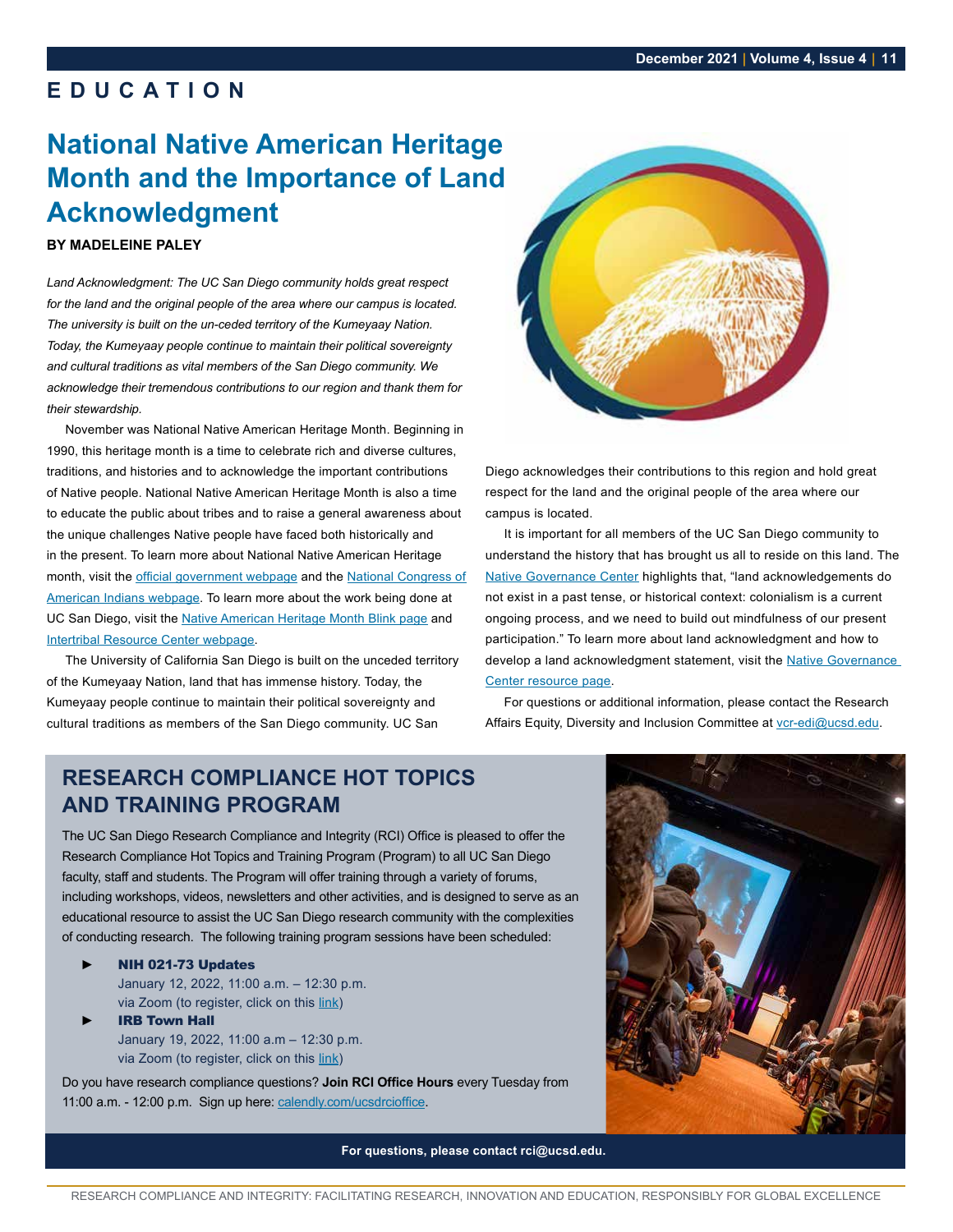## <span id="page-11-0"></span>Q **Ask the Questions ...**

#### *How do I submit my conflict of interest (COI) disclosure for research and other related activities?*

All conflict of interest (COI) disclosures for research and other related activities must be submitted in Kuali COI. A Kuali COI disclosure is created from two sources, either from Kuali Research (for sponsored research, services, and unfunded agreements) or a manual project in Kuali COI (made by the COI Office) and is triggered when a record is created in Kuali COI for specific sponsors and activities.

More information about Kuali COI can be found at [https://blink.ucsd.](https://blink.ucsd.edu/sponsor/coi/kualicoi.html) [edu/sponsor/coi/kualicoi.html](https://blink.ucsd.edu/sponsor/coi/kualicoi.html).

#### *What is the China Defence Universities Tracker and can I Collaborate or Export to Universities and Entities on this Tracker?*

The China Defence Universities Tracker (Tracker) is a database of Chinese institutions engaged in military or security-related science and technology research. The Tracker includes entries on nearly 100 civilian universities, 50 People's Liberation Army institutions, China's nuclear weapons program, three Ministry of State Security institutions, four Ministry of Public Security universities, and 12 state-owned defense industry conglomerates.

The Tracker provides risk related information regarding the entity and/or institution. Caution should be used before engaging in research related activities with any entity or institution included on this list.

For additional information or assistance, please contact the UC San Diego Export Control Office at [export@ucsd.edu](mailto:export%40ucsd.edu?subject=).

*If one part of my project in a National Institutes of Health (NIH) grant application meets the NIH definition of a clinical trial, but the remaining parts do not, is my entire NIH grant application considered a clinical trial?*

Yes, even if only one part of your project meets the NIH definition of a clinical trial, your entire grant application will be considered a clinical trial. This applies even if other parts of the project do not fall under this definition. For more information, please see the [notice](https://grants.nih.gov/grants/guide/notice-files/NOT-OD-15-015.html) of NIH definition of a clinical trial and the [NIH FAQs.](https://grants.nih.gov/faqs#/clinical-trial-definition.htm?anchor=question56498)

Additional information regarding training and reporting requirements for NIH clinical trials can be found at UC San Diego's Research Compliance [and Integrity Office website](https://blink.ucsd.edu/sponsor/rci/index.html).

#### *We would like to collaborate with an external institution*

*on research involving live vertebrate animals. How do I know if the institution is Public Health Services (PHS) assured, AAALAC accredited and U.S. Department of Agriculture (USDA) registered?*

To confirm if an external institution is PHS assured, AAALAC accredited and/or USDA-registered, please review the following websites:

- [Domestic Institutions with](https://olaw.nih.gov/assured/app/index.html#DOMESTIC)  [PHS Approved Animal](https://olaw.nih.gov/assured/app/index.html#DOMESTIC)  [Welfare Assurance](https://olaw.nih.gov/assured/app/index.html#DOMESTIC)
- **Foreign Institutions with PHS** [Approved Animal Welfare](https://olaw.nih.gov/assured/app/index.html#FOREIGN)  **[Assurance](https://olaw.nih.gov/assured/app/index.html#FOREIGN)**
- Directory of AAALAC [Accredited Organizations](https://www.aaalac.org/accreditation-program/directory/directory-of-accredited-organizations-search-result/)
- [List of Active USDA Licensees](https://www.aphis.usda.gov/animal_welfare/downloads/List-of-Active-Licensees-and-Registrants.pdf)  [and Registrants](https://www.aphis.usda.gov/animal_welfare/downloads/List-of-Active-Licensees-and-Registrants.pdf)

UC San Diego may only work with external sites that are AAALAC accredited and PHS assured. If work will involve USDA regulated species, the institution must also be registered as a Research Facility with the USDA.

If you need assistance or additional information, please contact the UC San Diego IACUC at [iacuc@ucsd.edu](mailto:iacuc%40ucsd.edu?subject=) or (858) 534-6069.

#### *Does National Institutes of Health permit online training to meet the Responsible Conduct of Research training requirement?*

The National Institutes of Health (NIH) announced in early 2020 that training in the Responsible Conduct of Research (RCR) can be completed online during

the declared COVID-19 public health emergency. The online training is permitted through December 31, 2021, even if the declared public health emergency is rescinded before then. These flexibilities apply to all awards requiring instruction in RCR and grant recipients do not need to seek prior approval for the online training.

For more information, please visit the [NIH Guide Notice](https://grants.nih.gov/grants/guide/notice-files/NOT-OD-21-152.html) and the UC San Diego [Research Compliance](https://blink.ucsd.edu/sponsor/rci/responsible-conduct.html)  [and Integrity Office website](https://blink.ucsd.edu/sponsor/rci/responsible-conduct.html) for additional information regarding the NIH (and other agency) RCR training requirements.

#### **RESEARCH COMPLIANCE AND INTEGRITY**

Office of the Vice Chancellor for Research Angela Fornataro McMahill, Assistant Vice Chancellor Phone: (858) 822-4939 Web: rci.ucsd.edu Email: rci@ucsd.edu

#### *Contributors:*

Kristen Anderson-Vicino Rebecca Beutler Michael Corn Jennifer J. Ford Diana D. Kim Michael J. Miller Ben Mooso Madeleine Paley Ji Sun Monique Teixeira

#### **HOTLINE - UCSD CONFIDENTIAL TOLL FREE HOTLINE** (877) 319-0265

A confidential service to handle reports of potential fraud, waste, misuse of assets or other compliance issues.